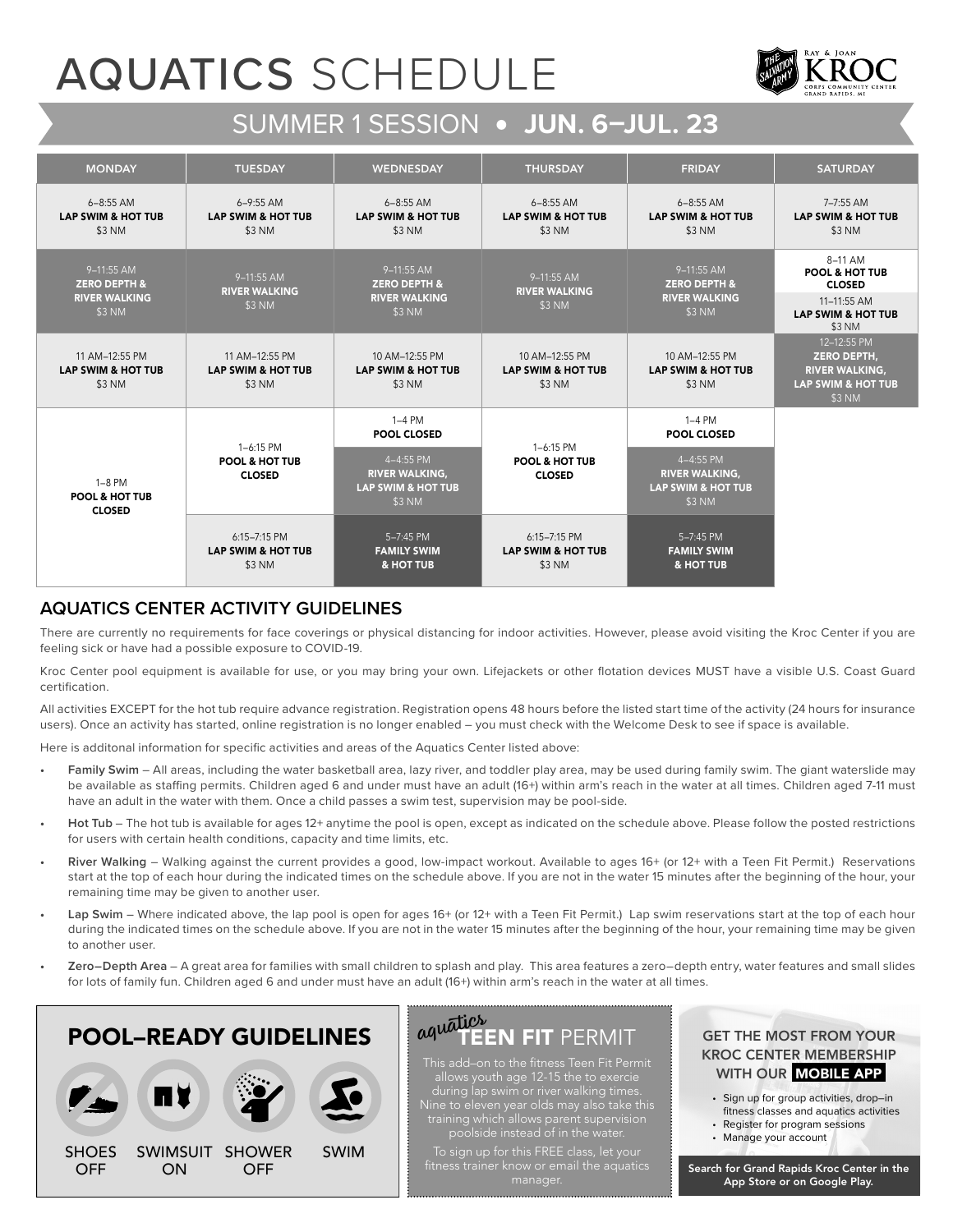# FITNESS SCHEDULE







### CLASS LOCATION KEY  $\mathbf{B}$  = Studio B  $\mathbf{A}$  = Studio A W = WPAC  $\epsilon$  = Gymnasium M = Music Room

OPEN TO AGES 16+